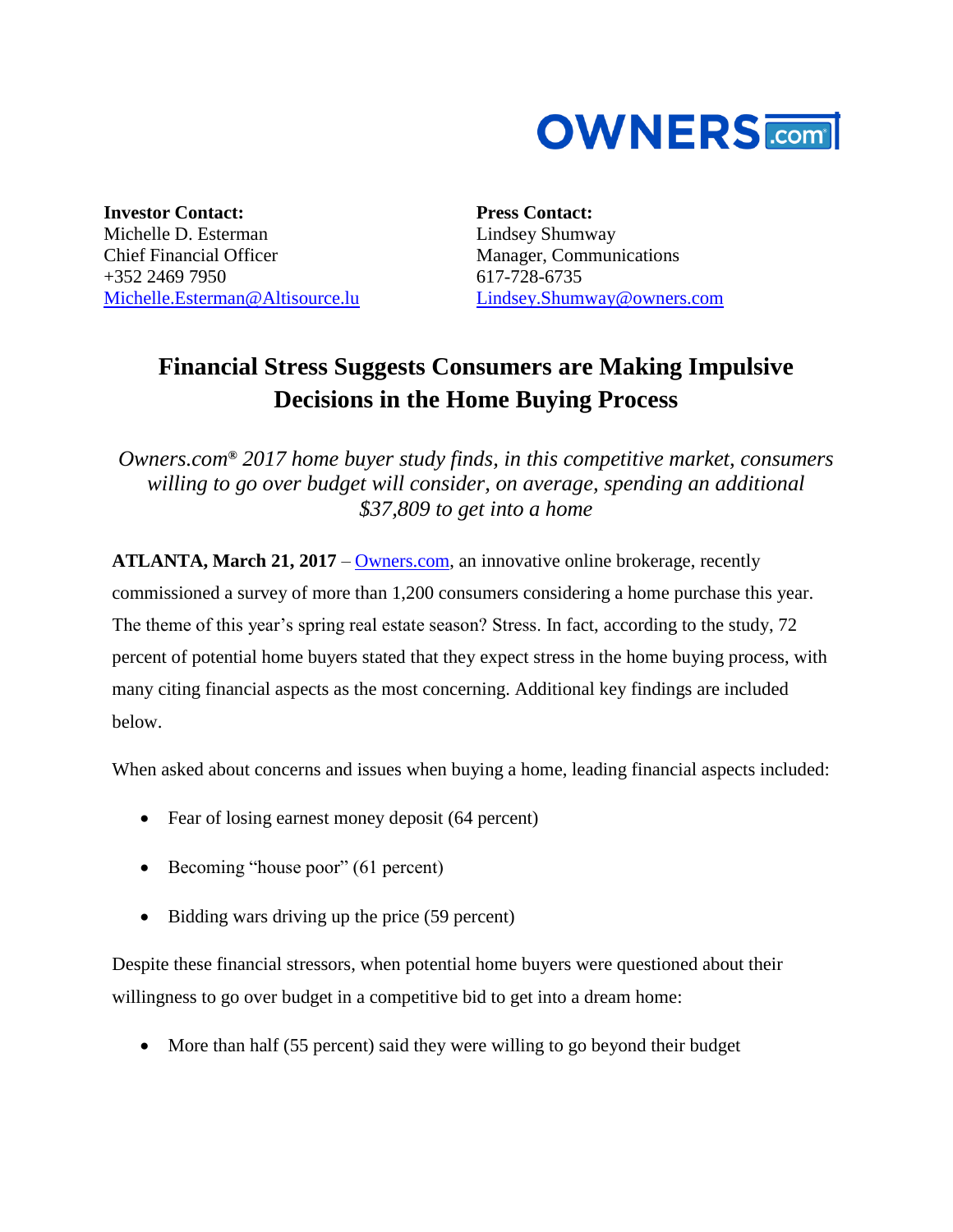• For those willing to stretch their dollars, on average, consumers stated they were willing to go \$37,809 over budget

Given these monetary pressures, savvy consumers are considering real estate models that offer opportunities to cut costs in the transaction. When asked about their propensity to handle the home buying or selling process themselves if they would be charged a lower commission, 85 percent said they were likely to consider this opportunity if it meant they had access to some of the more complicated transaction services like the appraisal or legal documents. Nearly onequarter (23 percent) indicated that they would be motivated to work with a real estate agent or broker who would reward them financially for the work they do on their own. These consumers should look for opportunities to work with a brokerage that offers a buyer rebate or sellers an opportunity to save on traditionally high agent commissions.

"As home prices and interest rates increase and housing inventory remains low, buying or selling a home is an emotionally charged process for many," said Steve Udelson, president of the Owners.com business. "Buying a home is one of the largest purchases most people ever make and it's exciting to see that consumers are willing to take on some of the work themselves to save money, which can make all the difference in this current market. Prospective buyers should look for brokerages like Owners.com that can help ease the financial burden of buying or selling a home by saving on transaction fees."

## **Survey Methodology**

The Owners.com**®** home buyer study was completed online among a random sample of the general U.S. population and an oversample of consumers in the Atlanta and Miami region. A total of 1,289 potential (defined as very or somewhat likely to purchase a home in 2017) home buyers participated. Interviewing was conducted by Ebiquity from October 21–26, 2016. The overall margin of error for this sample size is +/- 2.7% at the 95 percent confidence level.

## **About Owners.com®**

Owners.com is a tech-enabled real estate brokerage that handles all key aspects of the home buying and selling experience on one platform. It provides a superior experience and savings through right-sized commission structures, smart digital tools and personalized service from local agents. It's this formula that saves consumers thousands at closing. For more information, visit [Owners.com,](https://www.owners.com/?utm_campaign=homebuyersurvey2&utm_source=pr&utm_medium=pr&utm_content=lead_link) [facebook.com/ownerscom](https://www.facebook.com/ownerscom/?utm_campaign=homebuyersurvey2&utm_source=PR&utm_medium=PR&utm_content=boilerplate) and [twitter.com/ownersdotcom.](https://twitter.com/ownersdotcom/?utm_campaign=homebuyersurvey2&utm_source=PR&utm_medium=PR&utm_content=boilerplate)

## **About Altisource®**

Altisource Portfolio Solutions S.A. (NASDAQ: ASPS) is a premier marketplace and transaction